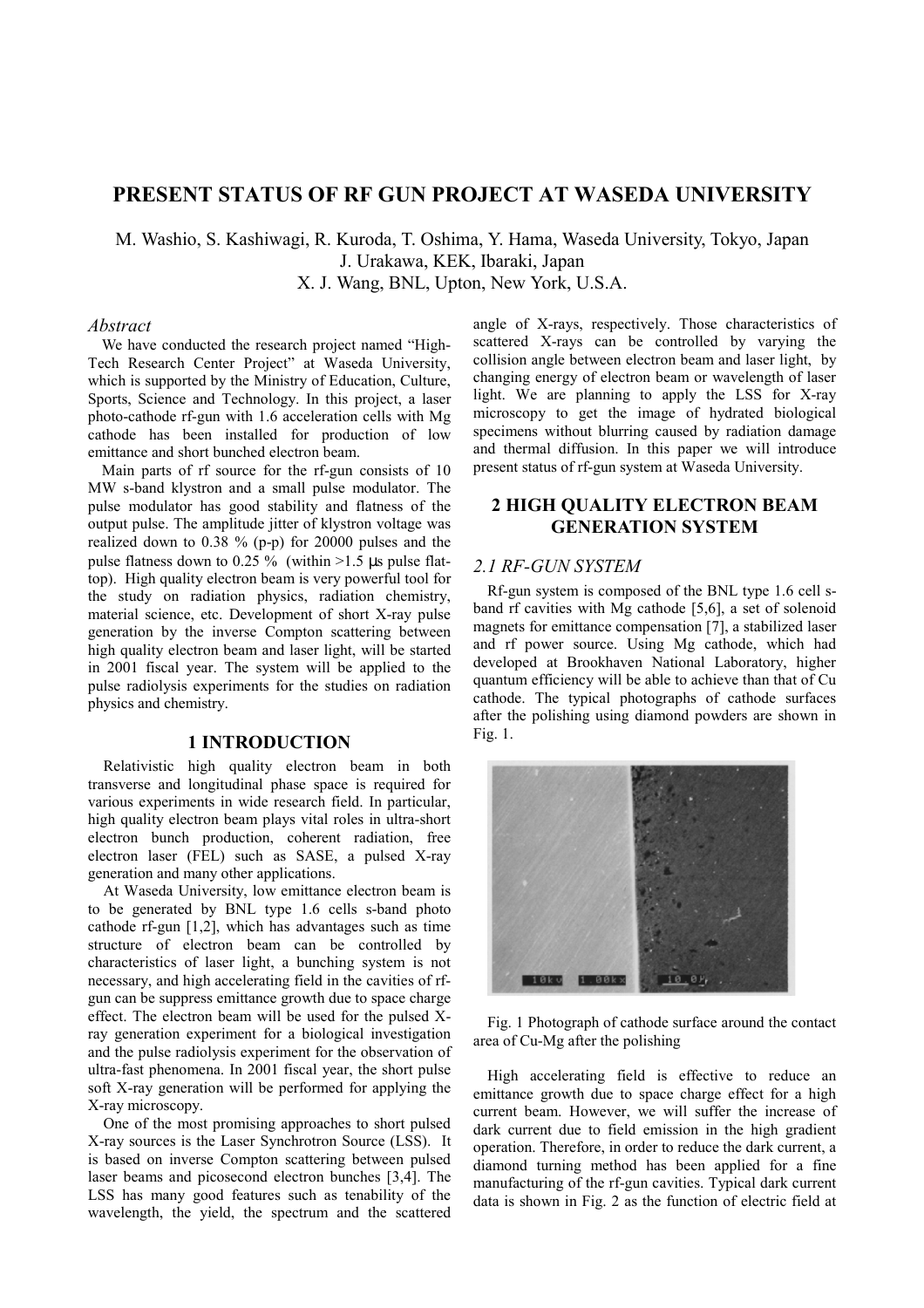present. We think that the dark current will be reduced very much continuing the rf conditioning of cavity.



Fig. 2 Dark current measured under the rf conditioning with the 6 MW of rf power

The electron beam is emitted from the photo cathode by irradiation of UV laser light  $(262 \text{ nm}, 4^{\text{th}})$  harmonics of Nd:YLF fundamental light), hence the characteristics of electron beam can be controlled by the laser injection timing against to rf phase, and beam profiles of laser light in transverse and longitudinal directions.

Main parts of rf source for the rf-gun consists of 10 MW s-band klystron (Tomson: TV2019B6) and a small pulse modulator (Nissin Electric Co., Ltd.). The pulse modulator has good stability and flatness of the output pulse. The amplitude jitter of klystron voltage was about 0.38 % (p-p) for 20000 pulses and the pulse flatness was 0.25 % (within  $>1.5$  µs pulse flat-top). Fig. 3 shows typical output of klystron voltage at the operation point of 140 kV, and Fig. 4 shows the RF forward signal and backward signal for the rf-gun cavity.



Fig. 3 Typical output of klystron voltage at the operation point of 140 kV



Fig.4 The rf forward and backward signal for the rf-gun cavity

On the other hand, we have started the simulation work using MAGIC code and PARMELA for the BNL type sband rf-gun to find good operation parameters, which are setting of solenoid magnet system, laser injection phase and so on. From these simulations, we found that transverse emittance growth due to the electric field in radial direction could not be neglected even in the case of high gradient acceleration [8]. More careful analysis taking account of slice emittance to clarify the relation between the transverse emittance growth and the strength of accelerating field is necessary.

#### *2.2 Laser system*

All solid state picosecond Nd:YLF laser system (PULRISE-V), which was developed by SHI (Sumitomo Heavy Industries, ltd.), is used not only for the irradiation of cathode in rf-gun system, but also for X-ray generation and pulse radiolysis experiments.

The laser system has an active timing and intensity stabilization systems against a temperature change and timing jitter from a reference rf signal. Fluctuation of air and vibrations of mirrors on the laser optical path affects the laser intensity and spatial profile on the cathode, so that the laser system is put inside the irradiation room to achieve short optical path length of laser light from the main body of the laser to the cathode of rf-gun. Such the location, an electro-magnetic noise and radiation may influence the laser system to increase timing and amplitude jitters. Therefore, the timing and amplitude fluctuation between a seed laser and the reference rf signal had been investigated using time domain demodulation technique [ 9 ]. As the result of the measurement, the timing fluctuation between the seed laser and reference signal was less than 1 ps with timing stabilization system, therefore the electromagnetic noise and radiation had given no effect to timing stability. We will achieve the small timing jitter between the laser light and electron beam down to sub-picosecond time region. It is sufficiently small timing fluctuation for the X-ray